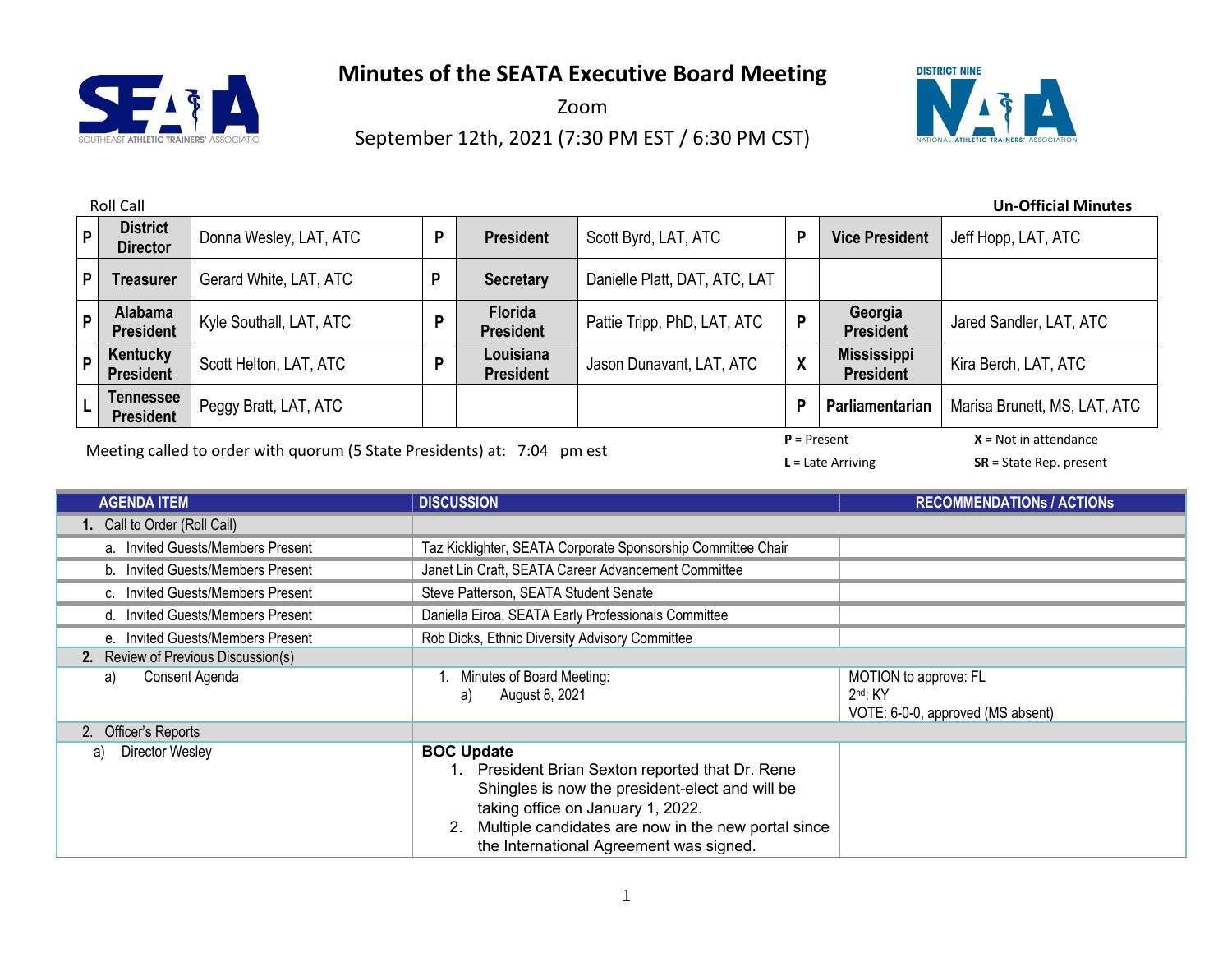

Zoom



| 3. Dates for the Orthopedic Specialty Certification<br>exam have been published and are now available<br>on the website.<br>4. Nine applications were received for new Directors,<br>and 2 candidates were selected to move forward.<br>5. The BOC's Inclusion, Diversity, Equity and<br>Advocacy Strategies (IDEAS) Task Force was<br>approved as a full committee and their strategic<br>plan was approved; Cathy Ortega and Carla Gilson<br>are co-chairs. |  |
|---------------------------------------------------------------------------------------------------------------------------------------------------------------------------------------------------------------------------------------------------------------------------------------------------------------------------------------------------------------------------------------------------------------------------------------------------------------|--|
| <b>NATA Foundation Update</b><br>1. Sept. 1 was the deadline for accepting Pre-<br>Applications for Research Grants; accepting<br>submission beginning Sept. 15 - November 1,<br>2021.<br>2. Over \$14,000 was raised with the VNATA Silent<br>Auction. August fundraiser is the Meet Us at the<br>mAT and members are encouraged to donate.<br>3. Call for nominations for D2, D4, and D6 directors;<br>submit applications from Sept. 7 - Oct. 4, 2021.     |  |
| <b>CAATE Update</b><br>1. 2021 CAATE Accreditation Conference will be held<br>in Orlando, FL October 8-9 and complimentary<br>registration is now open; see CAATE website for<br>more details.<br>2. New headquarters are in Washington, D.C. and<br>stake holders and Strategic Partners are invited to<br>visit during the upcoming Sept. 10-11                                                                                                             |  |
| <b>NATA BOD Actions:</b><br>1. Approved the recommendation from the<br>Intercollegiate Council for Sports Medicine (ICSM)<br>to endorse the Coalition for the Registration of<br>Exercise Professionals and Intercollegiate Council                                                                                                                                                                                                                           |  |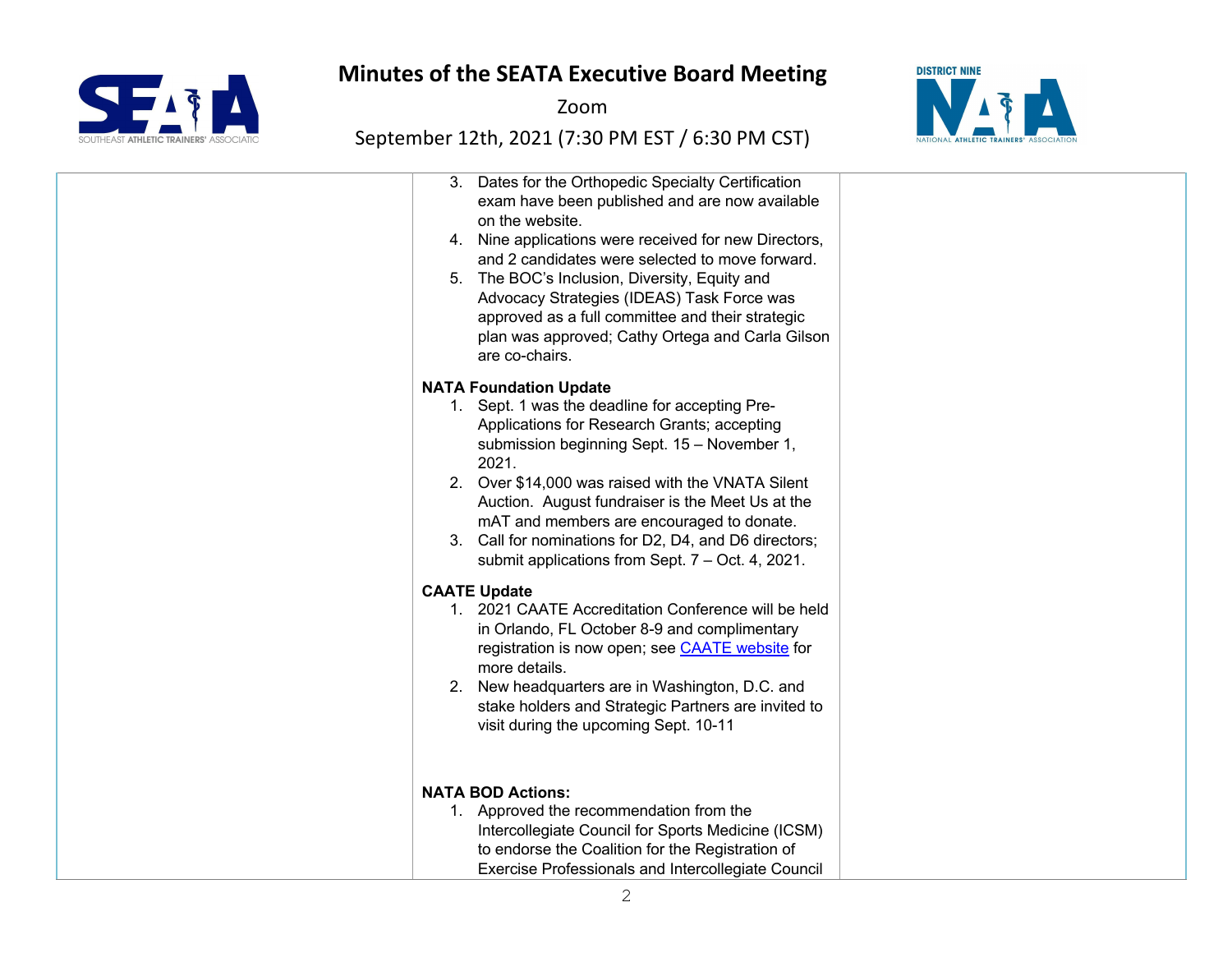

Zoom



|  | for Sports Medicine Inter-Association                                                                       |  |
|--|-------------------------------------------------------------------------------------------------------------|--|
|  | Recommendations on Best Practices in Strength                                                               |  |
|  | and Conditioning.                                                                                           |  |
|  | 2. Approved the updates to the ATs Care                                                                     |  |
|  | <b>Commission's Policies and Procedures document</b>                                                        |  |
|  | as presented.                                                                                               |  |
|  | 3. Approved the mission and vision statements                                                               |  |
|  | created by the Early Professionals' Committee as                                                            |  |
|  | presented.                                                                                                  |  |
|  | 4. Confirmed that 2/3 of the NATA Districts approved                                                        |  |
|  | the 2020/2021 bylaws changes and gave final                                                                 |  |
|  | approval.                                                                                                   |  |
|  | 5. Approved Dustyn Walton (D10) as the chair of the                                                         |  |
|  | Student Leadership Committee beginning June                                                                 |  |
|  | 2022.                                                                                                       |  |
|  | 6. Approved the creation of the NATA AT                                                                     |  |
|  | Compensation Task Force - co-chaired by D4                                                                  |  |
|  | Director Craig Voll, and Murphy Grant (D3).                                                                 |  |
|  | Charge: to investigate the root causes including                                                            |  |
|  | economic, social and health care issues that may                                                            |  |
|  | impact compensation for athletic trainers and                                                               |  |
|  | identify potential strategies to address these                                                              |  |
|  | issues. Marisa Brunett and Nikki Harris are D9                                                              |  |
|  | members involved.                                                                                           |  |
|  | 7. Approved the creation of the NATA Student                                                                |  |
|  | Enrollment and Recruitment Workgroup, chaired                                                               |  |
|  | by ECE Chair Brian Vesci. Charge: define the                                                                |  |
|  | scope of the enrollment challenges facing the                                                               |  |
|  |                                                                                                             |  |
|  | athletic training profession and develop strategies<br>to support increased enrollment in athletic training |  |
|  |                                                                                                             |  |
|  | programs. The workgroup will identify a baseline<br>and recommend metrics with deliverables.                |  |
|  | MaryBeth Horodyski and Ciara Taylor are D9                                                                  |  |
|  | members involved.                                                                                           |  |
|  |                                                                                                             |  |
|  | 8. Approved 4 of the 6 initial recommendations made                                                         |  |
|  | from the DEIA Task Force and identified the need                                                            |  |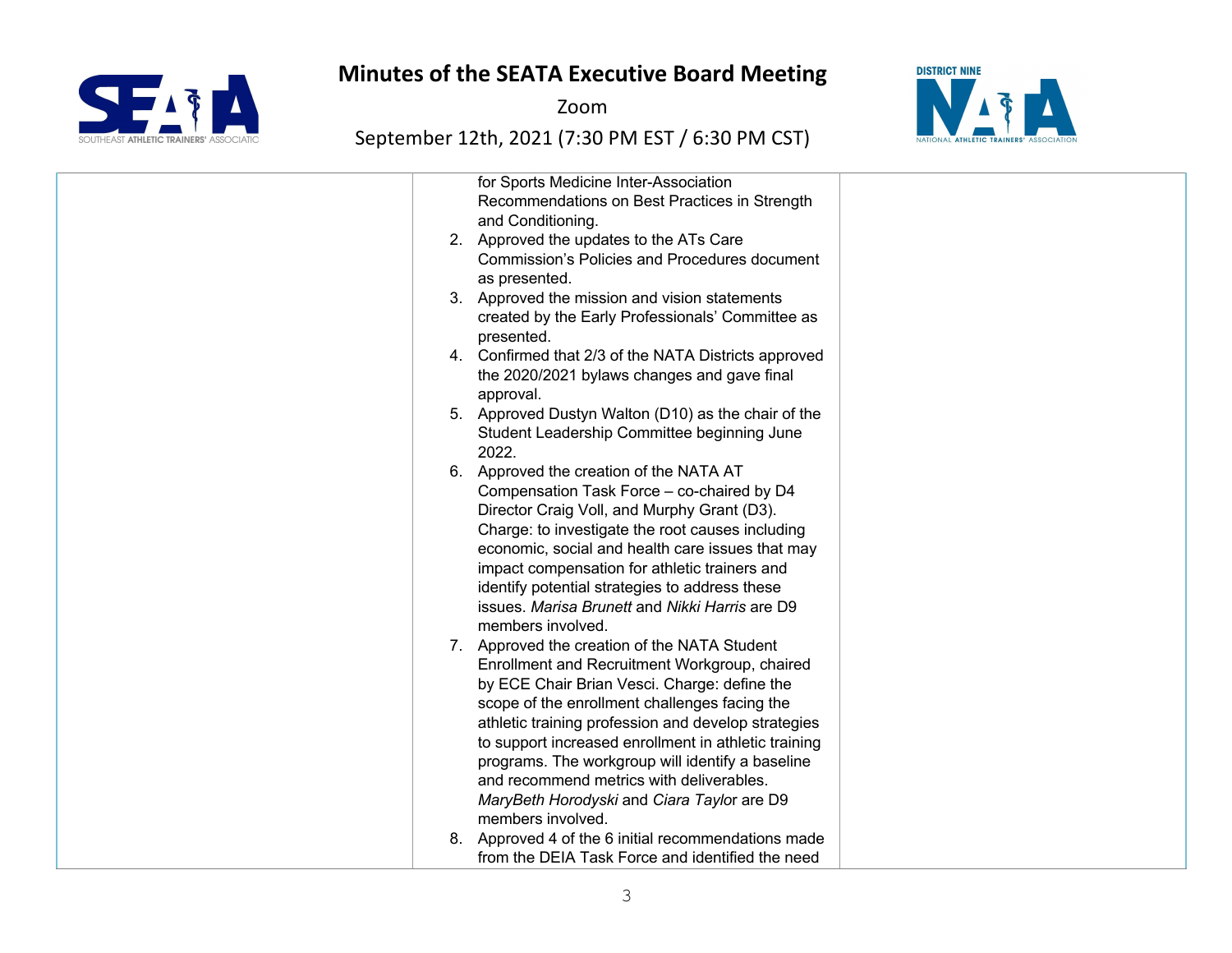SFAM HLETIC TRAINERS' ASSO

Zoom



| for further investigation of the other two<br>recommendations (*).<br>a. DEIA Training for NATA Leadership &<br>BOD, all service positions (i.e., Committee<br>Chairs & members), and NATA staff<br>2. Revise by-laws to create a mechanism<br>to add 2 at-large positions to the BOD.*<br>3. New NATA Member Engagement<br>4. Standardize pathways to<br>volunteer/leadership roles (eg., committee,<br>BOD, journal editor, etc.).*<br>5. Create and hold educational and<br>messaging training on NATA's DEIA<br>commitments and actions stemming from<br>the DEIA taskforce.<br>6. Ask that each NATA committee identify<br>three to five actionable items, from their<br>committee's lens, that supports one or<br>more of the NATA's DEIA commitments.<br>9. Asked NATA Executive Council on Education<br>(ECE) to provide an evaluation and response to<br>the BOC's Continuing Professional Certification<br>$(CPC)$ . |  |
|--------------------------------------------------------------------------------------------------------------------------------------------------------------------------------------------------------------------------------------------------------------------------------------------------------------------------------------------------------------------------------------------------------------------------------------------------------------------------------------------------------------------------------------------------------------------------------------------------------------------------------------------------------------------------------------------------------------------------------------------------------------------------------------------------------------------------------------------------------------------------------------------------------------------------------|--|
| <b>Department Updates:</b><br><b>Governmental Affairs</b><br>1. Many states are working toward legislation for upcoming<br>legislative sessions and Boot Camps are continuing.<br>2. New Hampshire's governor signed their new Sports<br>Safety bill into law.<br>3. Positions are open within the Council on Professional<br>Advancement (COPA) on various sub-committees; please<br>check out opportunities on gATher.<br><b>Knowledge Initiatives</b><br>1. Continuing to work with Professional Responsibility in<br>Athletic Training (PRAT) to develop Professional Values<br>courses.<br>2. Working with Intercollegiate Council for Sports Medicine                                                                                                                                                                                                                                                                    |  |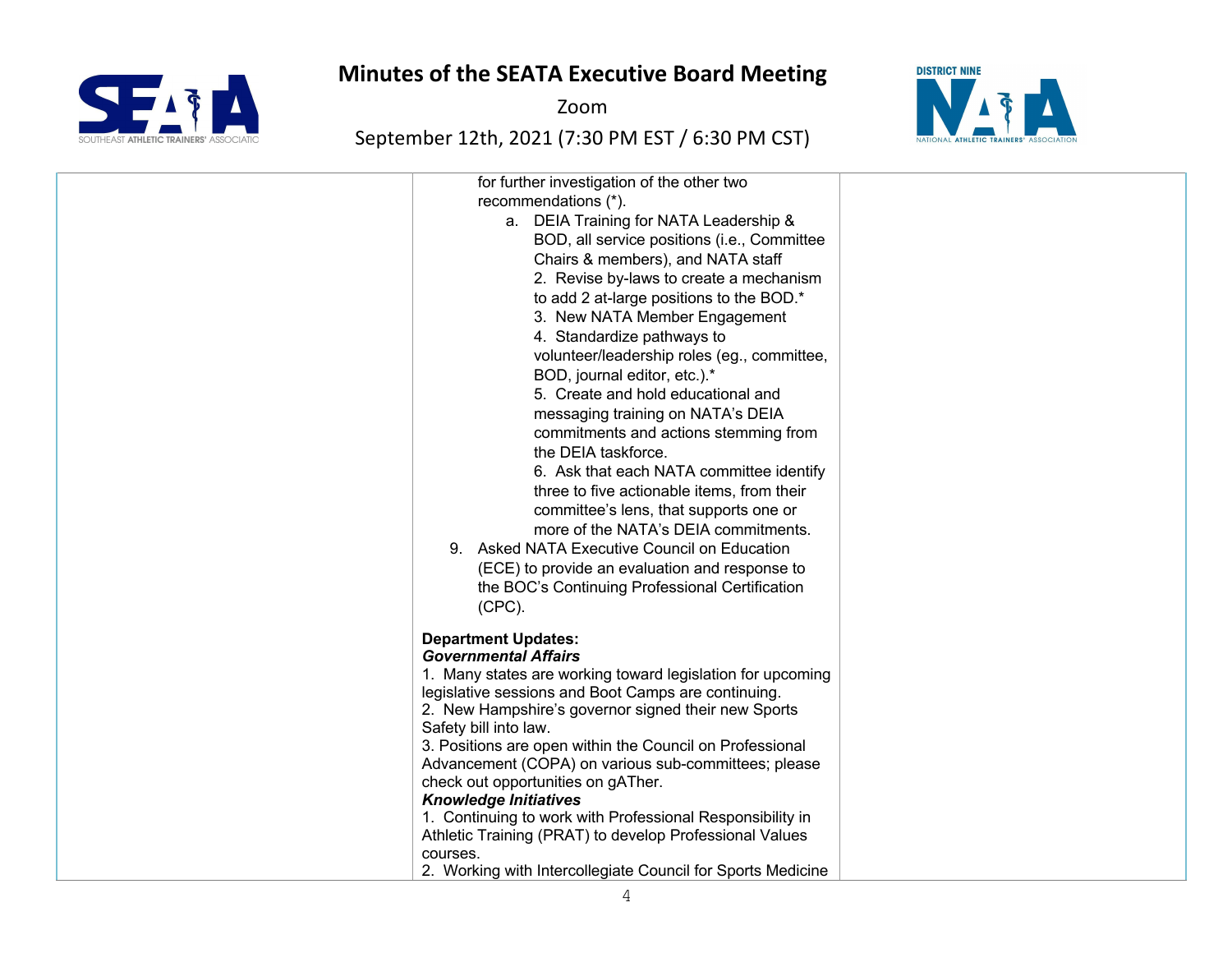

Zoom



|                              | (ICSM) on targeted content; potentially 4 sessions over 2<br>days for live sessions with follow-up discussions,<br>tentatively scheduled for November.                                                                                                                                                                                                                                                                                                                                                                                                                     |                                                                                                                                 |
|------------------------------|----------------------------------------------------------------------------------------------------------------------------------------------------------------------------------------------------------------------------------------------------------------------------------------------------------------------------------------------------------------------------------------------------------------------------------------------------------------------------------------------------------------------------------------------------------------------------|---------------------------------------------------------------------------------------------------------------------------------|
|                              | <b>GENERAL REMINDERS:</b><br>1. VNATA On-Demand access ends September 30, 2021.<br>2. NATA Honors & Awards Nomination Period ends Sept.<br>15; deadline for submission of all support materials is<br>October 1, 2021.<br>3. BOC Open Comment period on CPC ends Sept. 30;<br>use Miro or survey link that was sent to all ATs.<br>4. The NATA's Student Leadership Committee will be<br>hosting an AT Student Kahoot! Trivia Night on Sept. 15<br>with sessions at 5 PM and 7 PM Central; check SLC Social<br>Media for registration details, and please help promote and |                                                                                                                                 |
|                              | encourage students to participate.                                                                                                                                                                                                                                                                                                                                                                                                                                                                                                                                         |                                                                                                                                 |
| President Byrd<br>a)         | EBP grant proposal will come from MS Pres Berch and presented to the<br>board at a later date.                                                                                                                                                                                                                                                                                                                                                                                                                                                                             | ACTION: Mississippi President Berch will propose EBP<br>grant during next EB meeting                                            |
|                              | Encourage SEATA members to be patient and review the BOC CPC<br>proposal information in full to provide feedback.                                                                                                                                                                                                                                                                                                                                                                                                                                                          |                                                                                                                                 |
| Vice President Hopp<br>a)    | Sandestin 2023 contract                                                                                                                                                                                                                                                                                                                                                                                                                                                                                                                                                    | ACTION: Motion of vote of 2023 contract on Tuesday<br>evening, Wednesday-Thursday discussion open, vote by<br>Thursday evening. |
| <b>Secretary Platt</b><br>b) | District at a Glance Information<br>6029 active total (increase of 55)<br>827 lapsed<br>a. AL: 578 total<br>b. FL: 1988 total<br>c. GA: 1213 total<br>d. KY: 568 total<br>e. LA: 508 total<br>MS: 346 total<br>TN: 812 total<br>g.<br>PR/VI: 16 TOTAL<br>h.                                                                                                                                                                                                                                                                                                                |                                                                                                                                 |
| <b>Treasurer White</b><br>a) | <b>Current Financial Status:</b><br>Checking - \$276,766.54<br>Savings & Investments - \$ 511, 913.56 (+ \$38, 132 this quarter)                                                                                                                                                                                                                                                                                                                                                                                                                                           | ACTION: Treasurer White to remove the auto payment<br>feature from CVent account                                                |
| 2. Committee Reports         |                                                                                                                                                                                                                                                                                                                                                                                                                                                                                                                                                                            |                                                                                                                                 |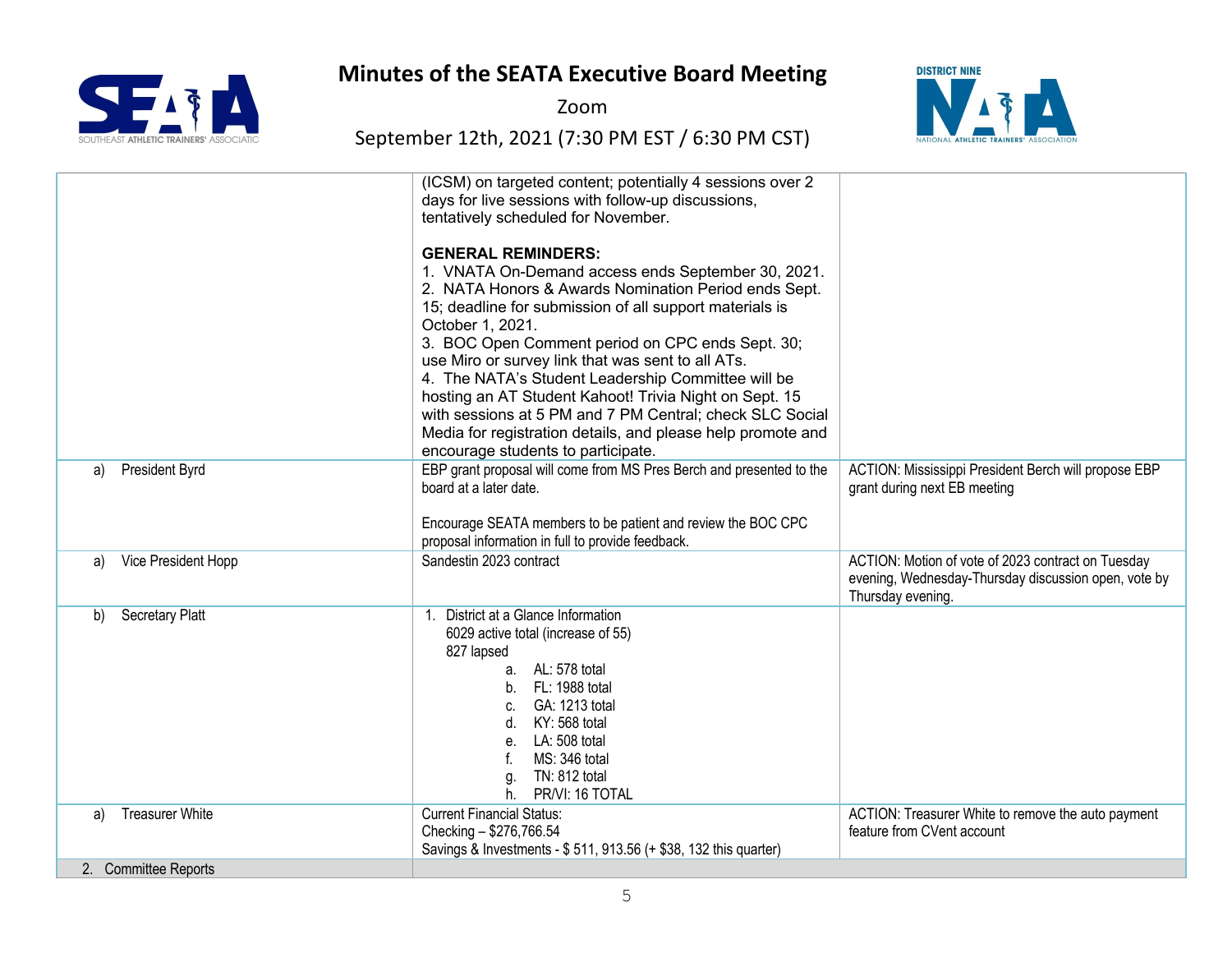

Zoom



| <b>Standing Committees</b><br>a)                                  |                                                                                                                                                                                                                                                                                                                                                                                                                                                                                                                                  |                                                                                                                                                                                                                                              |
|-------------------------------------------------------------------|----------------------------------------------------------------------------------------------------------------------------------------------------------------------------------------------------------------------------------------------------------------------------------------------------------------------------------------------------------------------------------------------------------------------------------------------------------------------------------------------------------------------------------|----------------------------------------------------------------------------------------------------------------------------------------------------------------------------------------------------------------------------------------------|
| <b>Election Committee</b>                                         | Update on Secretary/VP Election<br>Due to TN Pres Bratt being a nominee for VP, GA Pres Sandler will be<br><b>Election Committee Chair</b><br>Secretary position is unopposed but will continue as a vote<br>Due to TN Pres Bratt being on the ballot, it is recommended by Director<br>Wesley to have another member on the committee to have three active<br>members involved in the committee. FL Tripp has volunteered to serve<br>in interim.                                                                               | ACTION: Interim changes that have been made will be<br>reviewed after election process has been completed                                                                                                                                    |
| 2. CSMM Annual Symposium<br>Oversight Committee                   | Planning committee restructure                                                                                                                                                                                                                                                                                                                                                                                                                                                                                                   | TABLED: Tabled for the Oct meeting                                                                                                                                                                                                           |
| <b>SEATA Corporate Partnership</b><br>3 <sub>1</sub><br>Committee | DISCUSSION (Chair Kicklighter):<br>Modifying the SEATA corporate sponsorship plan for 2022<br>and moving forward<br>-Drafted in consultation with Connie and Mike from<br><b>Conference Direct</b><br>-Any items in red are specific discussion points                                                                                                                                                                                                                                                                           | MOTION: Approve corporate sponsorship proposal for<br>2022 events<br>1st: LA<br>$2nd$ : KY<br>MOTION WITHDRAWN (LA, KY); EB in agreement of<br>motion withdrawal (MS absent)<br>ACTION: Tabled for an e-vote of cleaner proposal<br>document |
| <b>SEATA Student Senate</b><br>4.                                 | Transitioning this group to SEATA Student Leadership<br>Committee, to better align with the NATA SLC. Proposed<br>moving from Tier 3- State-based SEATA committee, to a<br>Tier 2- NATA-based committee with corresponding district<br>sub-committee in SEATA. Composition, purpose, and<br>duties will remain similar. Committee Chair will be the D9<br>rep, Grant Pheil, and Mentor will remain Steve Patterson.<br>DICUSSION: Consideration of involvement of state<br>associations in the selection of state representative | ACTION: Secretary Platt and Steve Patterson will work to<br>define chair position and align length of term to NATA<br>SLC parameters.                                                                                                        |
| <b>SEATA AT Educationalist</b><br>5.<br>Committee                 | Co-Chair selection proposal: Jen Shumway, EdD, LAT,<br>ATC (Program Director @ Union)<br>Danielle Platt has offered to remain on as Co-Chair to<br>assist the new Co-Chair in the transition.                                                                                                                                                                                                                                                                                                                                    | Motion: Approve Jenn Shumway as co-chair<br>1st: FL<br>2:TN<br>VOTE: 6-0-0, approved (MS absent)                                                                                                                                             |
| <b>ATSS Oversight Committee</b><br>6.                             | 2022 event planning                                                                                                                                                                                                                                                                                                                                                                                                                                                                                                              | ACTION: Vice President Hopp and President Byrd will<br>review the 2022 ATSS contract to confirm force                                                                                                                                        |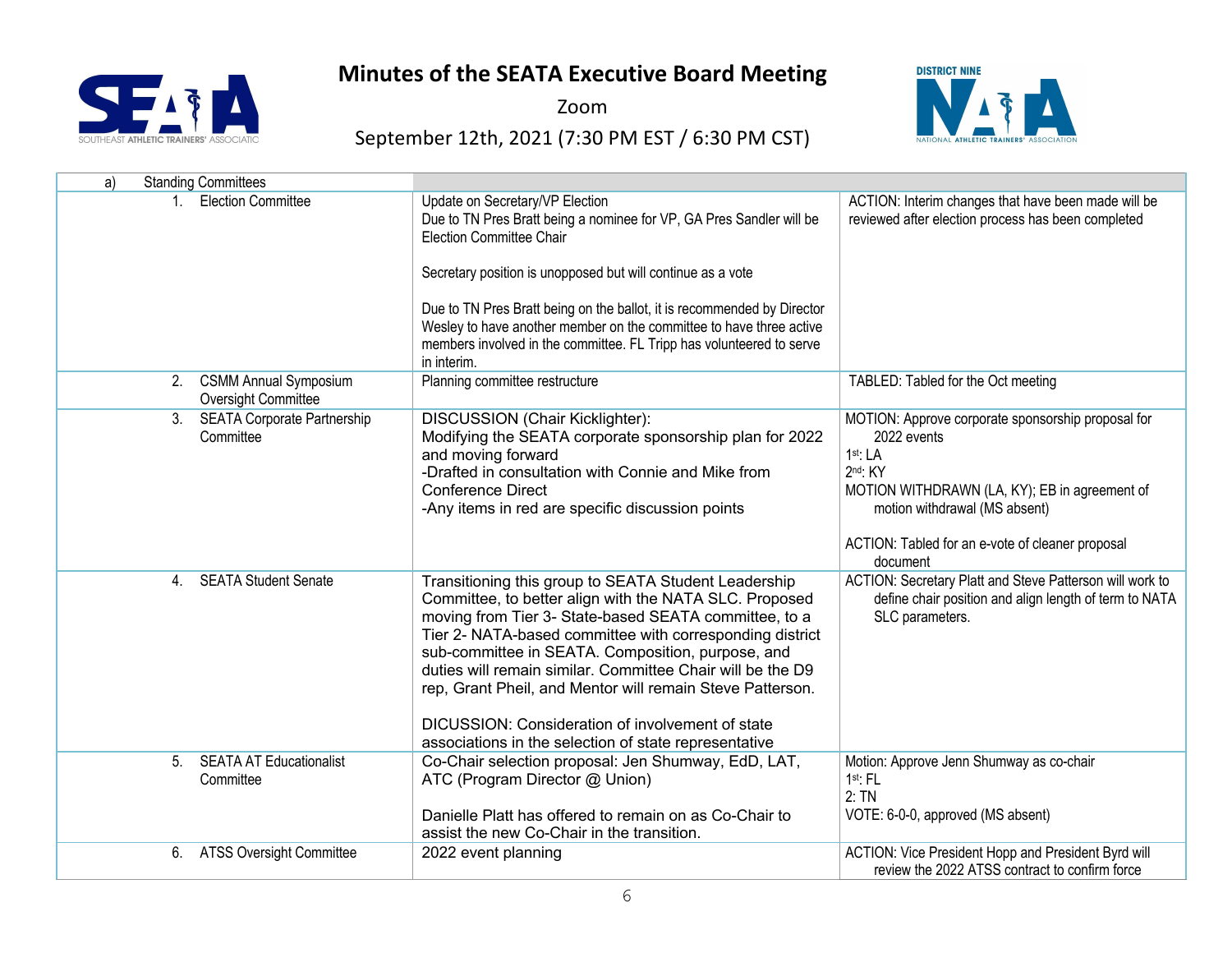

Zoom



|    |                                                    | DISCUSSION: The ATSS Oversight Committee is<br>concerned on the number of attendees for the 2022 ATSS<br>event will to be too low to meet room block requirement &<br>F&B. Asked if cancellation would be a better option to<br>avoid large financial loss. As advised by Vice President<br>Hopp and President Byrd, cancellation would not be an<br>option as the cancellation fee would be higher than the<br>financial loss of fewer attendees. To avoid large financial<br>loss, it was suggested that additional events (i.e.<br>Leadership planning meeting, ATs Care training, PR boot<br>camp) be hosted at the same time to bolster attendee<br>numbers. Additionally, the ATSS Oversight Committee has<br>concern with safety logistics during the Foundations labs<br>and food options as those times gather the most people<br>and there is concern of appropriate spacing for appropriate<br>social distancing measures. | majeure information. VP Hopp and Pres Byrd will<br>also work with President Tripp and the ATSS<br>Oversight Committee to advise on safety measures<br>for event and additional event scheduling. |
|----|----------------------------------------------------|---------------------------------------------------------------------------------------------------------------------------------------------------------------------------------------------------------------------------------------------------------------------------------------------------------------------------------------------------------------------------------------------------------------------------------------------------------------------------------------------------------------------------------------------------------------------------------------------------------------------------------------------------------------------------------------------------------------------------------------------------------------------------------------------------------------------------------------------------------------------------------------------------------------------------------------|--------------------------------------------------------------------------------------------------------------------------------------------------------------------------------------------------|
|    | 3. Old Business                                    |                                                                                                                                                                                                                                                                                                                                                                                                                                                                                                                                                                                                                                                                                                                                                                                                                                                                                                                                       |                                                                                                                                                                                                  |
| a) | <b>State Strategic Meeting</b>                     | UPDATE: Meeting has been scheduled for Thursday, September 16th at<br>8:30 pm est<br>A request a debriefing time for states to come together and discuss<br>issues and successes with CVENT at the state levels. This will be a<br>great time to plan and request modifications with CVENT activities<br>/needs in the future.<br>NOTE: 2022 ATSS meets Feb. 10-12 in Atlanta. We have 520 rooms<br>and \$40K in F&B minimum.                                                                                                                                                                                                                                                                                                                                                                                                                                                                                                         |                                                                                                                                                                                                  |
| b) | Update on SEATA Bylaws Revisions                   | Updates were made as requested, and edits were sent out via email.<br><b>DISCUSSION:</b><br>CPA use-Accounting firm requires minimum of \$2,500 to serve as<br>1.<br>vote affirmation. Continue with current policy for this election and<br>will revisit change to a later date.<br>Staggering of Chair terms- Continue with current policy for this<br>2.<br>election and will revisit change to a later date.                                                                                                                                                                                                                                                                                                                                                                                                                                                                                                                      |                                                                                                                                                                                                  |
| C) | Update on 2023 ATSS/CSMM/ATEC<br>Symposia Planning | Name change<br>FL: The 2023 SEATA EducATion Experience-<br>a)<br>"Exchanging ideas and cultivating relationships-a professional<br>development opportunity for Athletic Trainers and students."                                                                                                                                                                                                                                                                                                                                                                                                                                                                                                                                                                                                                                                                                                                                       | TABLED: Name change tabled for Oct meeting                                                                                                                                                       |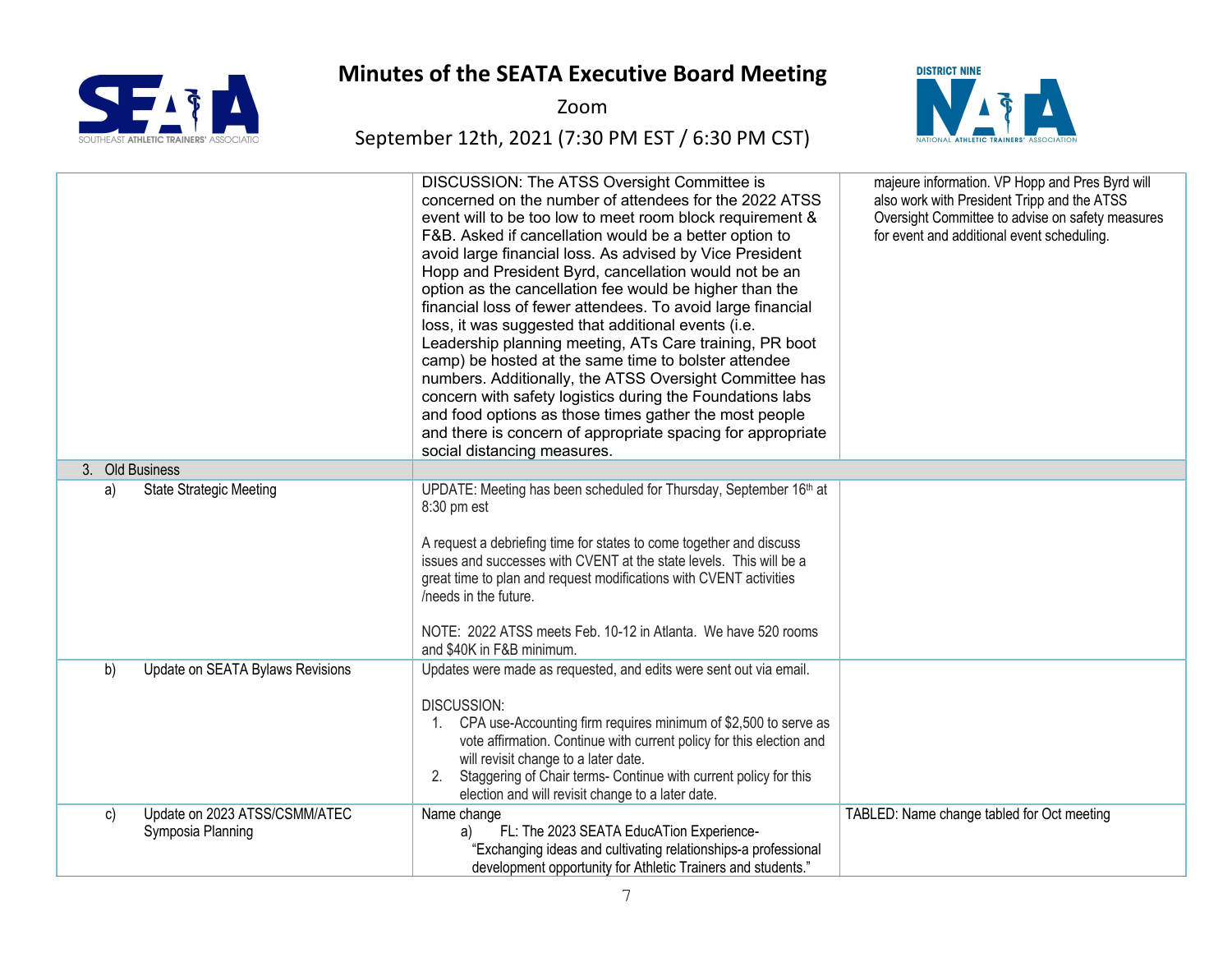

Zoom



|                                                           | LA: The SEATA Summit of Athletic Training Excellence<br>b)                                                                                                                                                                                                                                                                                                                                                                                                                           |                                                                                                                                                                                                                      |
|-----------------------------------------------------------|--------------------------------------------------------------------------------------------------------------------------------------------------------------------------------------------------------------------------------------------------------------------------------------------------------------------------------------------------------------------------------------------------------------------------------------------------------------------------------------|----------------------------------------------------------------------------------------------------------------------------------------------------------------------------------------------------------------------|
| <b>SEATA Legislative Grant</b><br>d)                      | <b>UPDATE: Financial information from Treasurer White</b><br>NOTE: Florida President Tripp asked if SEATA plans to continue the<br>SEATA legislative grant since the NATA has frozen all grants<br>Discussion: Treasurer White's reports prove continuation of grant would<br>be possible. Discretionary grant would continue as needed. The board<br>should consider setting a deadline date of November 1 <sup>st</sup> to allow<br>clearance of funds to states by December 31st. | Motion: Change the deadline for application for 2021<br>discretionary grant funds to November 1st.<br>$1st$ : FL<br>$2nd$ : TN<br>VOTE:<br>AL-Abstain<br>FL-Yes<br>GA-Yes<br>KY-Yes<br>LA-Yes<br>TN-YES<br>MS-Absent |
| 4. New Business                                           |                                                                                                                                                                                                                                                                                                                                                                                                                                                                                      |                                                                                                                                                                                                                      |
| <b>BOC CPC proposal</b><br>a)                             | President Tripp reached out to BOC regarding tips to provide better<br>understanding of the CPC proposal. To reduce additionally confusion,<br>the BOC recommends state PR committees continue to push BOC<br>President Sexton's educational video, and the BOC will be pushing<br>more information and clarity in the near future.                                                                                                                                                  |                                                                                                                                                                                                                      |
| b)<br>Committee and D9 emails                             | Financially responsible to continue emails associated with our G-suite<br>Each email within g-suite costs \$6/month.                                                                                                                                                                                                                                                                                                                                                                 | ACTION: President Byrd and Treasurer White will work<br>together to review the email list associated with<br>SEATA g-suite.                                                                                          |
| Dr. Arnold T. Bell Memorial Graduate<br>C)<br>Scholarship | Consideration of making this an annual SEATA Graduate Scholarship<br>DISCUSSION: Consideration of making this a one-time \$50,000<br>endowed scholarship or continuing as an annual award.                                                                                                                                                                                                                                                                                           | MOTION: SEATA award the Arnold T. Bell Scholarship as<br>an annual award. Not endowed at this time.<br>$1st$ : FL<br>$2nd$ : GA<br>VOTE: 6-0-0, approved (MS absent)                                                 |
| 7. Announcements                                          | October meeting 10.3.21, 7:30 pm EST<br>President Dieringer has asked to let her know of any members that have<br>been impacted by Hurricane Ida. Louisiana Dunavant updated the board<br>on the hardships of ATs within LA due to Hurricane Ida. LATA will be<br>issuing gift cards to individual ATs in need.                                                                                                                                                                      |                                                                                                                                                                                                                      |
| 8. Adjournment                                            | Meeting adjourned at:                                                                                                                                                                                                                                                                                                                                                                                                                                                                | 10:07 pm EST                                                                                                                                                                                                         |